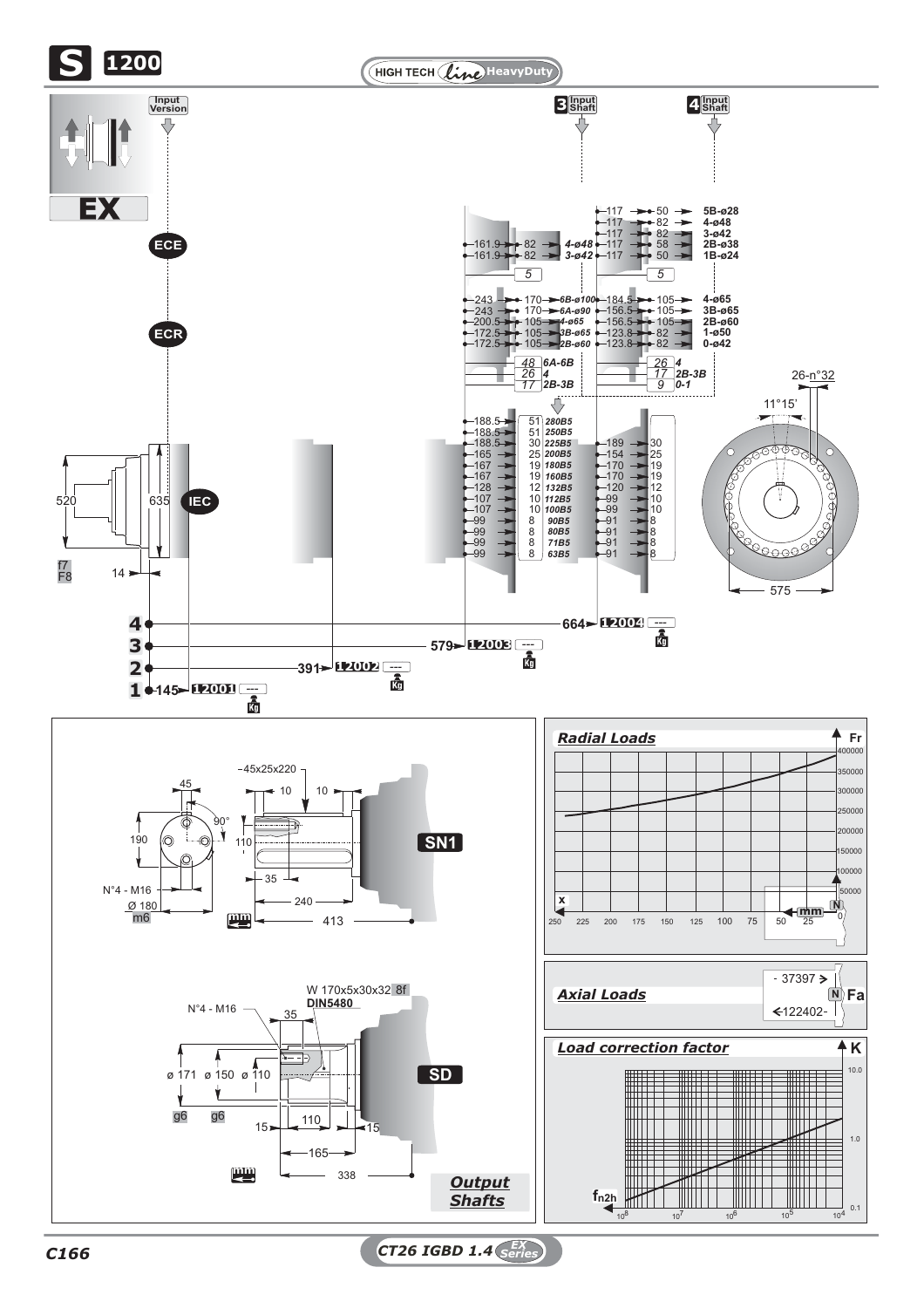



*CT26 IGBD 1.4 C167 EX Series*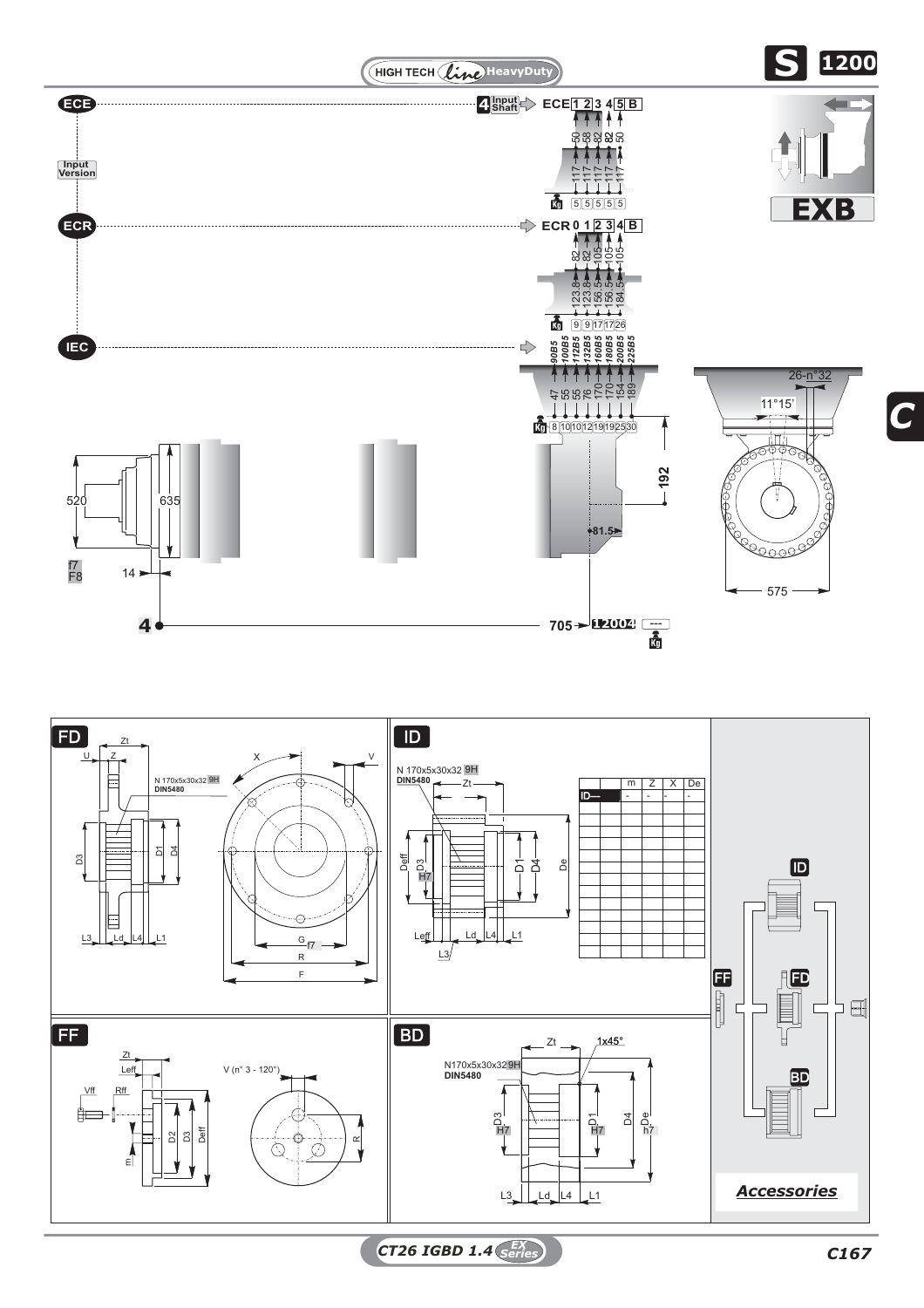



*C168 CT26 IGBD 1.4 EX Series*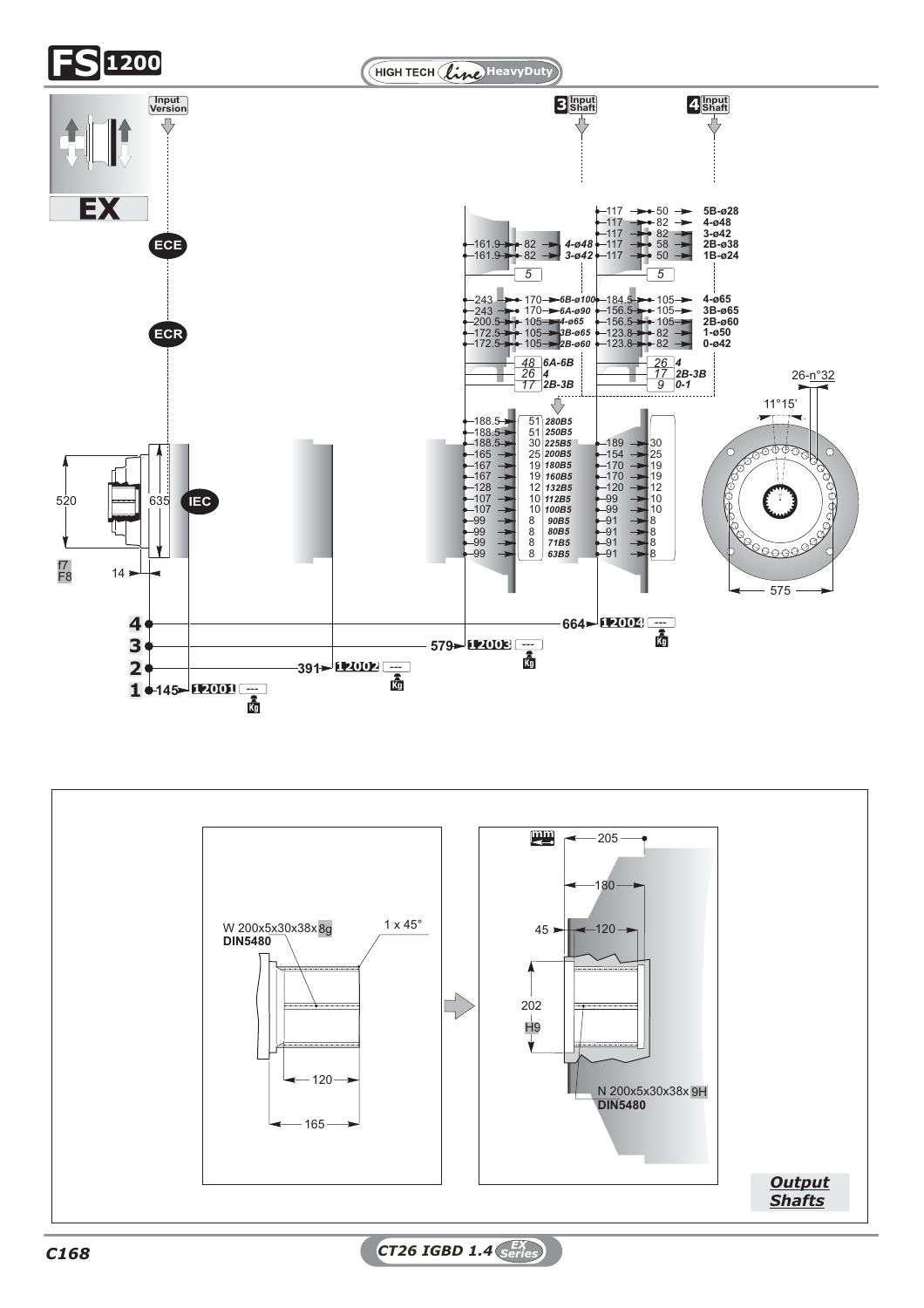



*CT26 IGBD 1.4 C169 EX Series*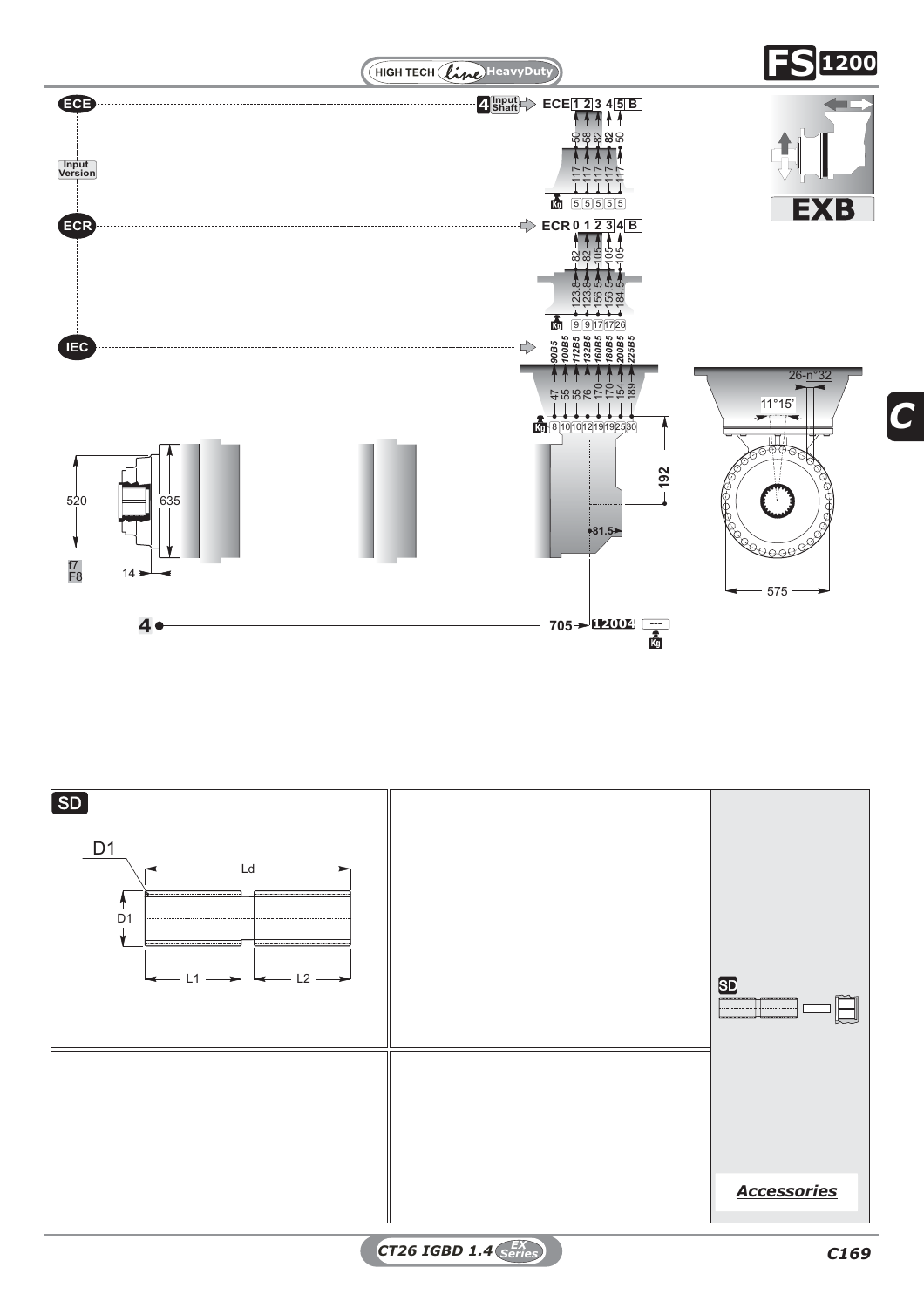



*C170 CT26 IGBD 1.4 EX Series*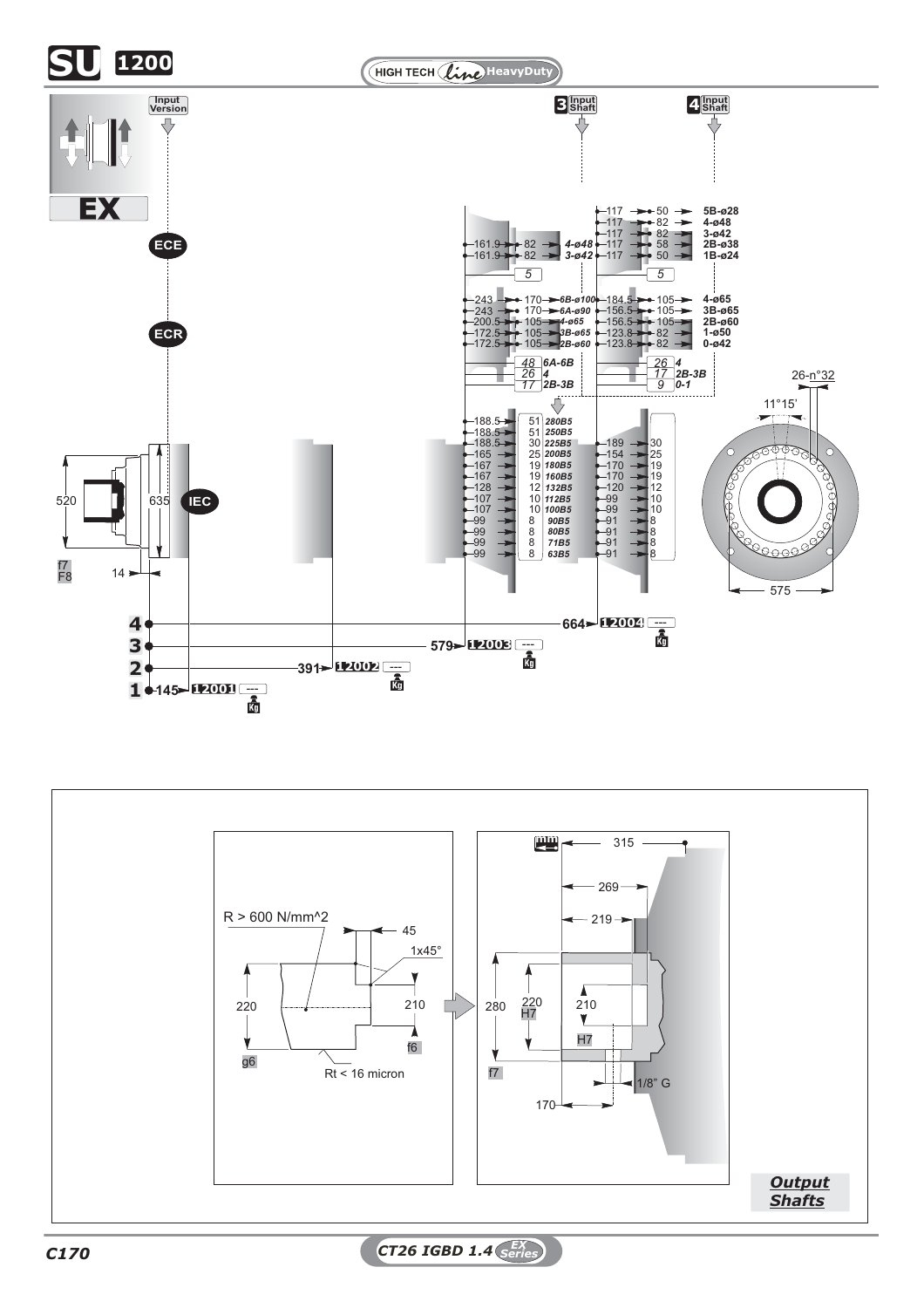



*CT26 IGBD 1.4 C171 EX Series*